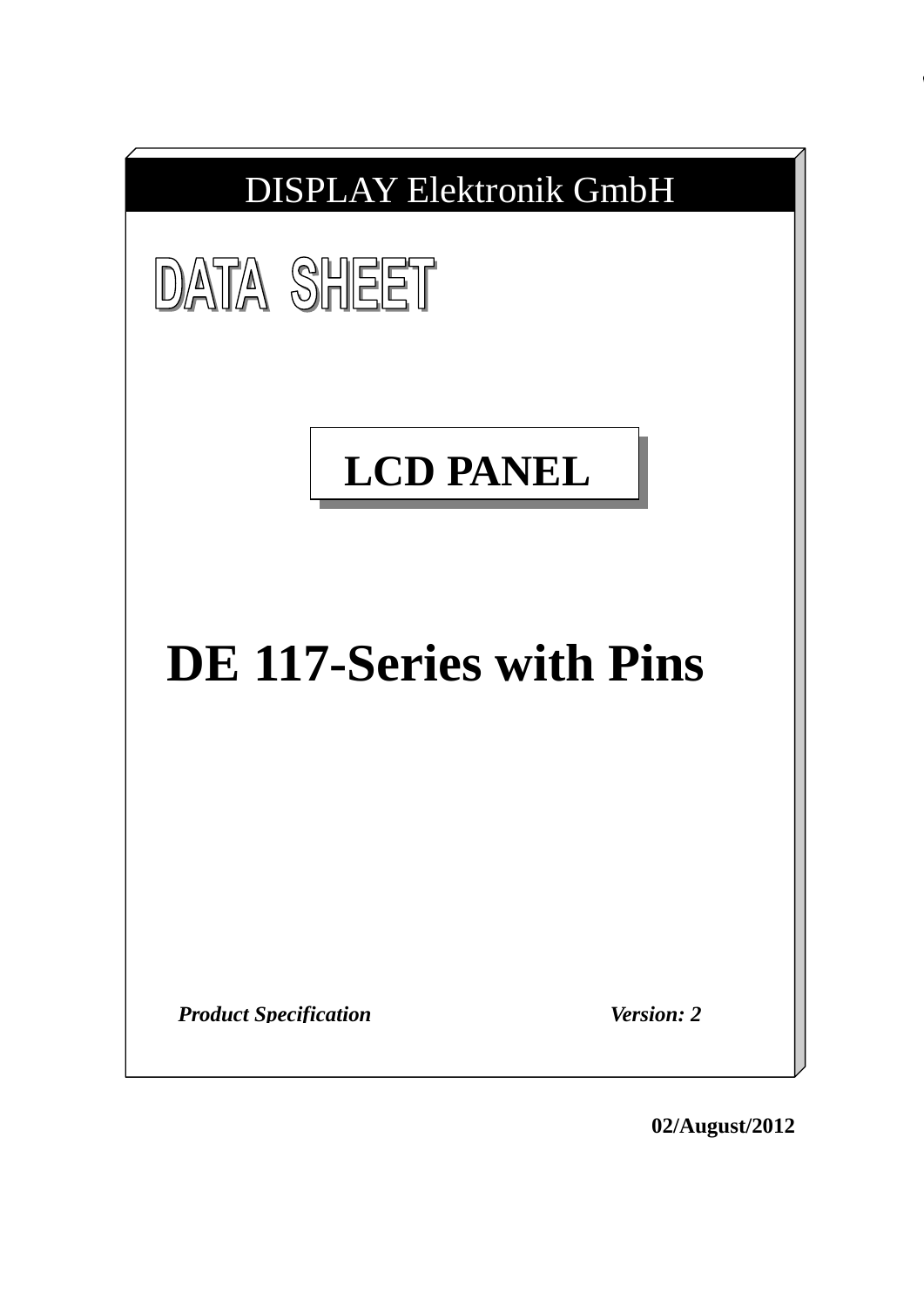## GENERAL SPECIFICATION

# MODULE NO. : DE 117-Series with Pins

CUSTOMER P/N

| <b>VERSION NO.</b> | <b>CHANGE DESCRIPTION</b> | <b>DATE</b> |
|--------------------|---------------------------|-------------|
| 0                  | ORIGINAL VERSION          | 08.04.2012  |
| 1                  | <b>Add Part-Number</b>    | 25.04.2012  |
| 2                  | <b>Add Version</b>        | 02.08.2012  |
|                    |                           |             |
|                    |                           |             |
|                    |                           |             |
|                    |                           |             |
|                    |                           |             |
|                    |                           |             |
|                    |                           |             |
|                    |                           |             |

| PREPARED BY: MH | DATE: 02.08.2012 |
|-----------------|------------------|
| APPROVED BY: MH | DATE: 02.08.2012 |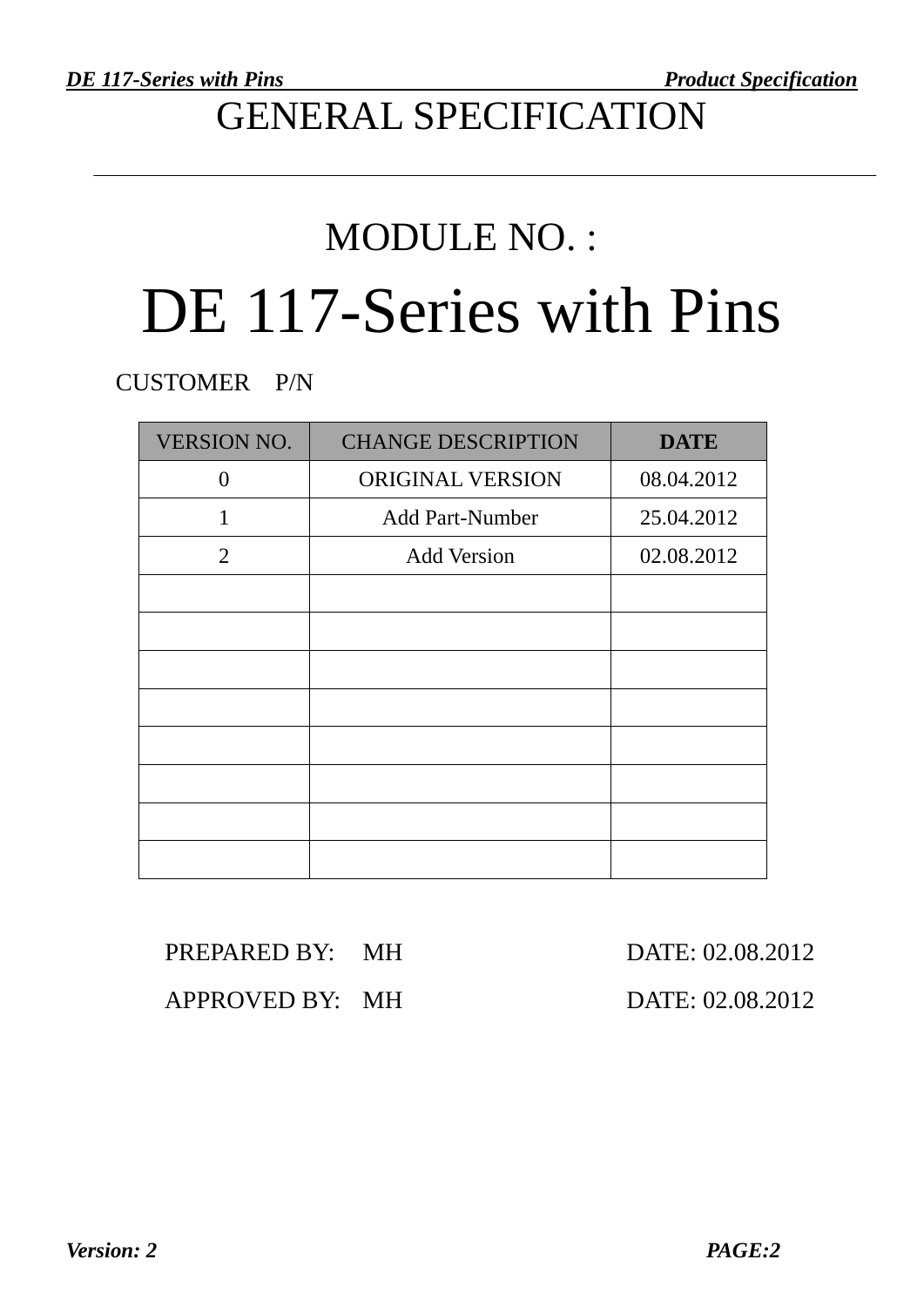### **CONTENTS**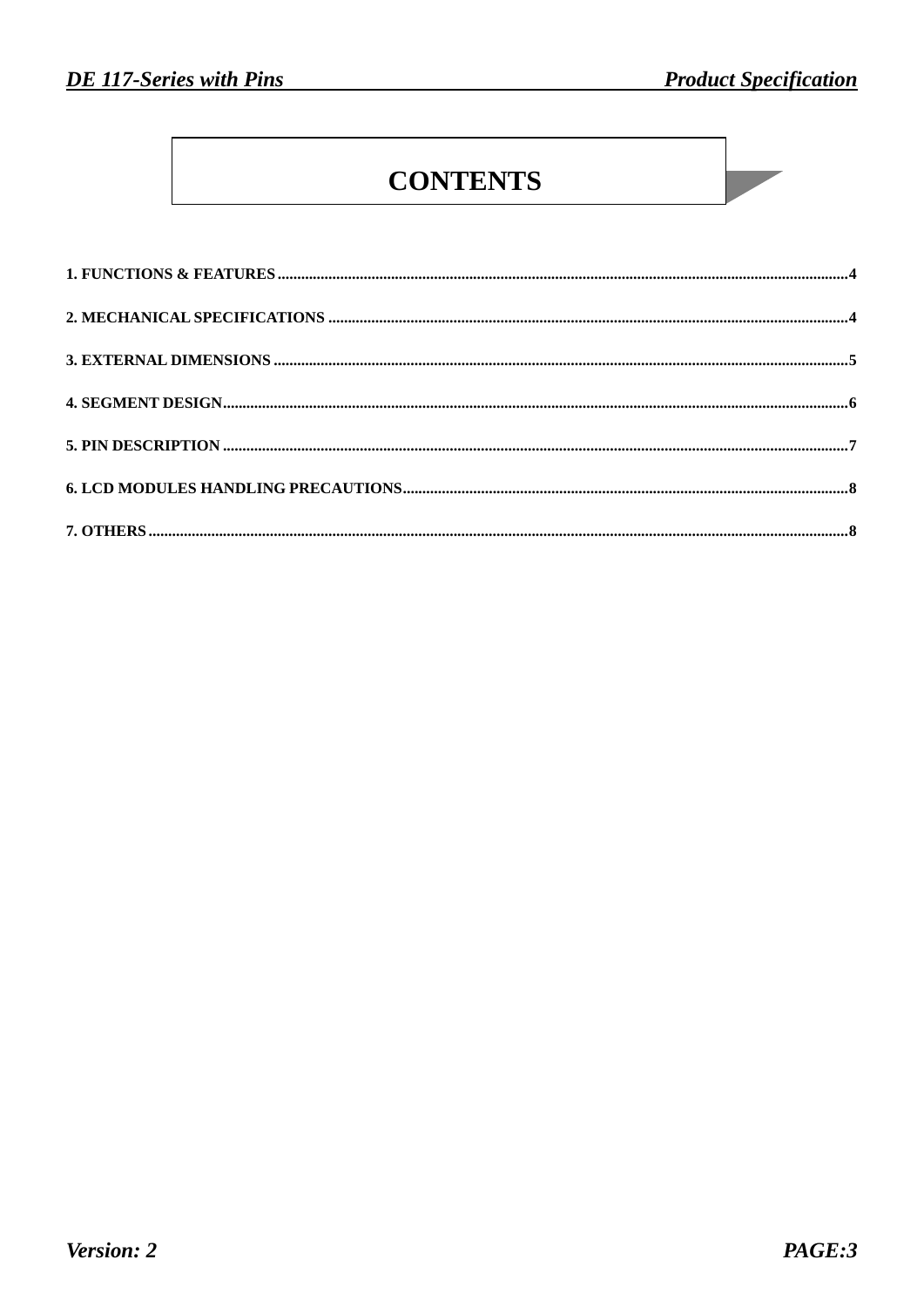#### **1. FUNCTIONS & FEATURES**

| <b>MODULE NAME</b> | <b>LCD TYPE</b>                | <b>PINLENGTH</b> |
|--------------------|--------------------------------|------------------|
| DE 117-RS-20/6,35  | TN Reflective Positive Mode    | $6,35$ mm        |
| DE 117-RS-20/7,5   | TN Reflective Positive Mode    | $7.5 \text{ mm}$ |
| DE 117-TS-20/7,5   | TN Transflective Positive Mode | $7.5 \text{ mm}$ |

- Viewing Direction : 6 o'clock
- Driving Scheme : Static (64Hz)
- Power Supply Voltage : 3.0 Volt (typ.)
- 
- Operating Temperature :  $-20^{\circ}$ C to  $+70^{\circ}$ C
- Storage Temperature  $: -30^{\circ}C$  to  $+80^{\circ}C$
- 

• Display Format : 4 Digits and 3 Decimal Points

- 
- 
- Pinlength : see table above

#### **2. MECHANICAL SPECIFICATIONS**

- 
- Glass-Material Thickness : 0.55mm (per layer)
- $\bullet$  Viewing-Area : 21.50 x 9.40 mm
- $\bullet$  Active-Area : 19.00 x 6.80 mm
- Digit-Height : 6.80 mm
- $\bullet$  LCD-Panel Size : 23.90 x 16.80(11.80) mm
	-
	-
	-
	-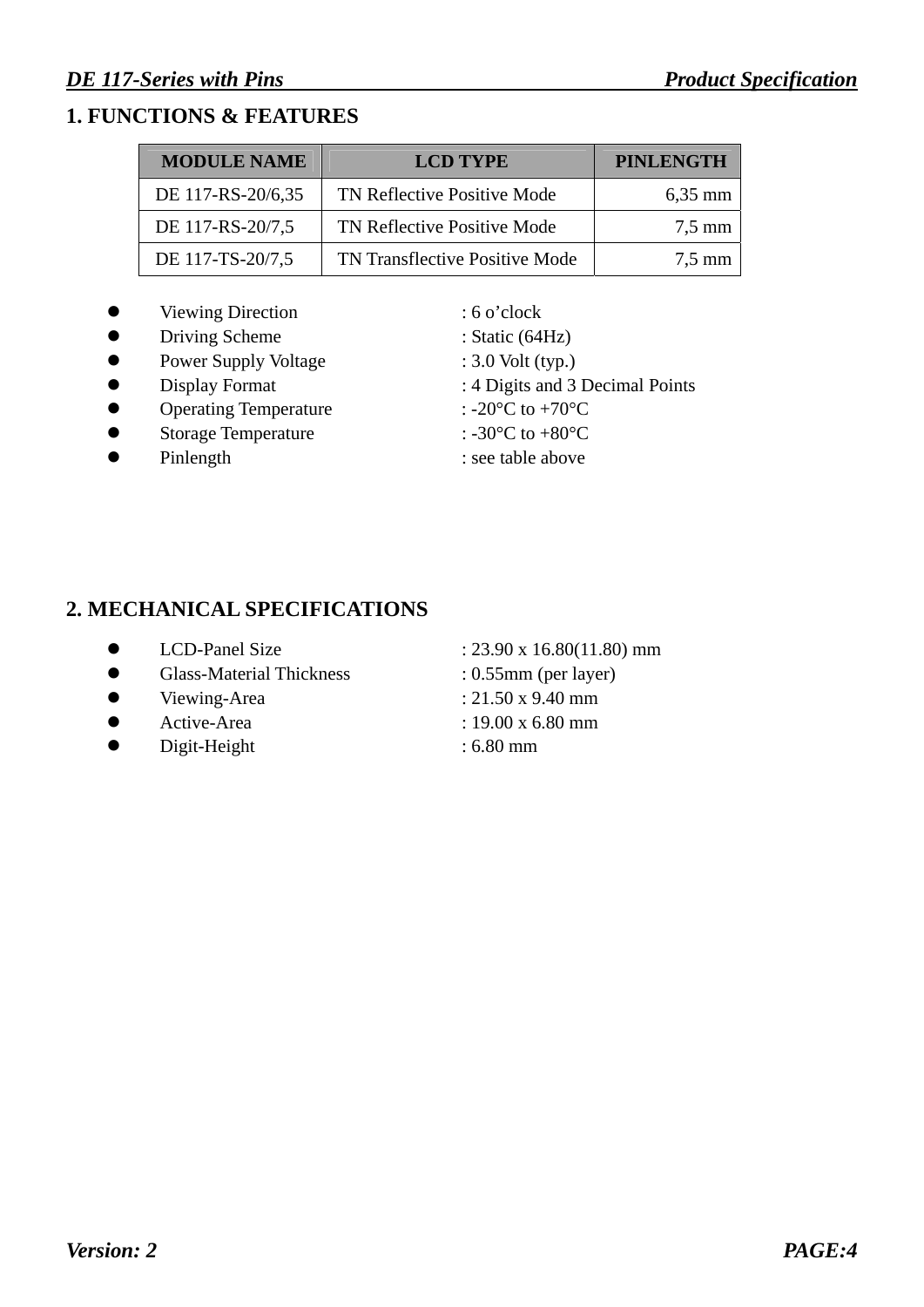#### **3. EXTERNAL DIMENSIONS**



UNLESS OTHERWISE SPECIFIED DIMENSIONS ARE IN MM TOLERANCES: ±0.2MM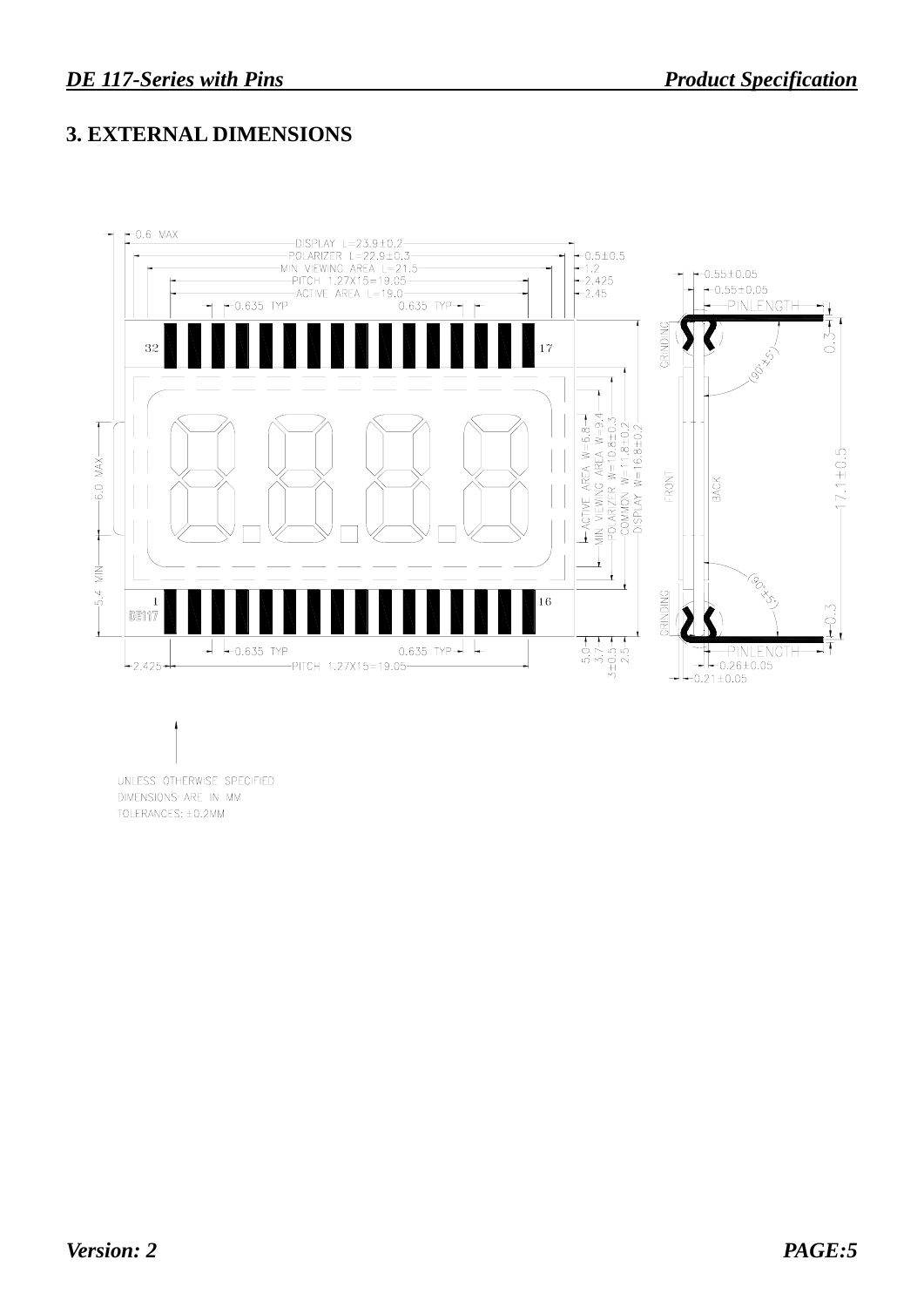#### **4. SEGMENT DESIGN**

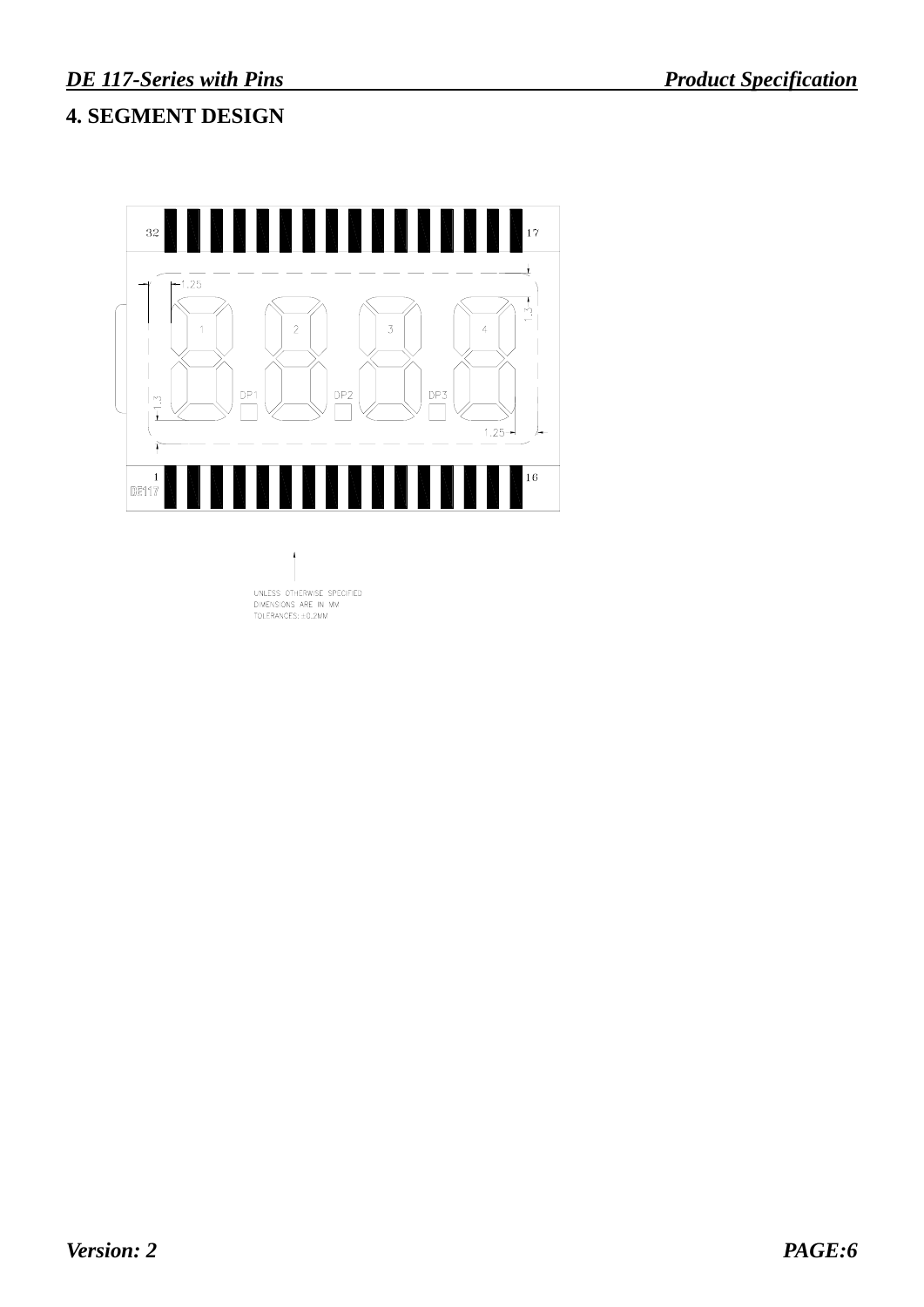#### **5. PIN DESCRIPTION**